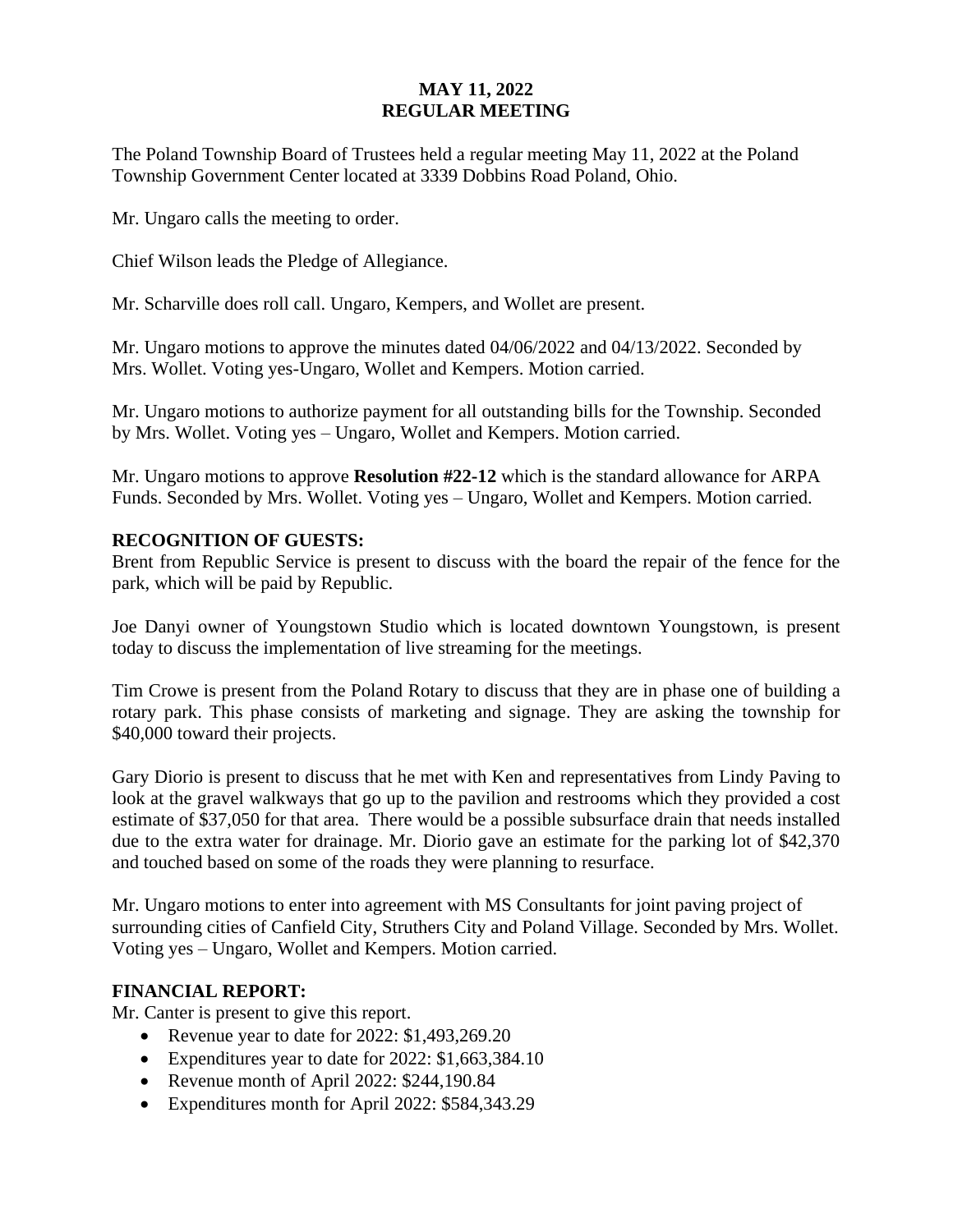Mr. Ungaro motions to approve payment for Memorial Day expenses to American Legion Post 15 and Post 247 in the amount of \$250.00 each. Seconded by Mrs. Wollet. Voting yes – Ungaro, Wollet and Kempers. Motion carried.

Mr. Ungaro touched briefly on the representative 911 Fire Board.

## **PARK COMMITTEE:**

Mr. Flicky is not present to give monthly report.

Mr. Ungaro motions to hire Michael Nittoli at \$12/hour. Seconded by Mrs. Wollet. Voting yes – Ungaro, Wollet and Kempers. Motion carried.

### **RECYCLING:**

Mr. Scharville is present to give monthly report.

### **ZONING DEPARTMENT:**

Mr. Robert Monus is present to give monthly report.

Monthly report from April.

- 2 new structures, valuation- \$378,465; fees collected-\$2,648
- 15 additional improvements (2- Industrial Buildings), valuation-\$1,734,769; fees collected-\$12,209
- 2 misc. permits issued- \$10; 0-appeal, \$740-misc.; 0-amendments, 25 violations for the month

Total valuation for the month- \$2,113,234; total fees collected \$15,607; Year to date total- \$3,683,407

Mr. Ungaro motions to hire Joe Colella as a Code Enforcement Officer, hours not to exceed 25 hours a week at \$16.25/hr. Seconded by Mrs. Wollet. Voting yes – Ungaro, Wollet and Kempers. Motion carried.

Mr. Ungaro motions to approve in the amount of \$3,000 to upgrade computer system for Administration and Zoning Office to include 2 PC's and monitors, backup drive, surge protection and accessories. Seconded by Mrs. Wollet. Voting yes – Ungaro, Wollet and Kempers. Motion carried.

#### **ROAD DEPARTMENT:**

Mr. Tommy Monus is present to give monthly report.

#### **POLICE DEPARTMENT:**

Chief Wilson is present to give monthly report.

Mr. Ungaro motions to approve a conditional offer of employment to Ethan Moncilovich for the position of full-time police officer based on the provisions of the Collective Bargaining Agreement (\$18.10). This conditional agreement is based on obtaining an OPOTA certificate and passing Poland TWP's required testing for a police officer. Seconded by Mrs. Wollet. Voting yes – Ungaro, Wollet and Kempers. Motion carried.